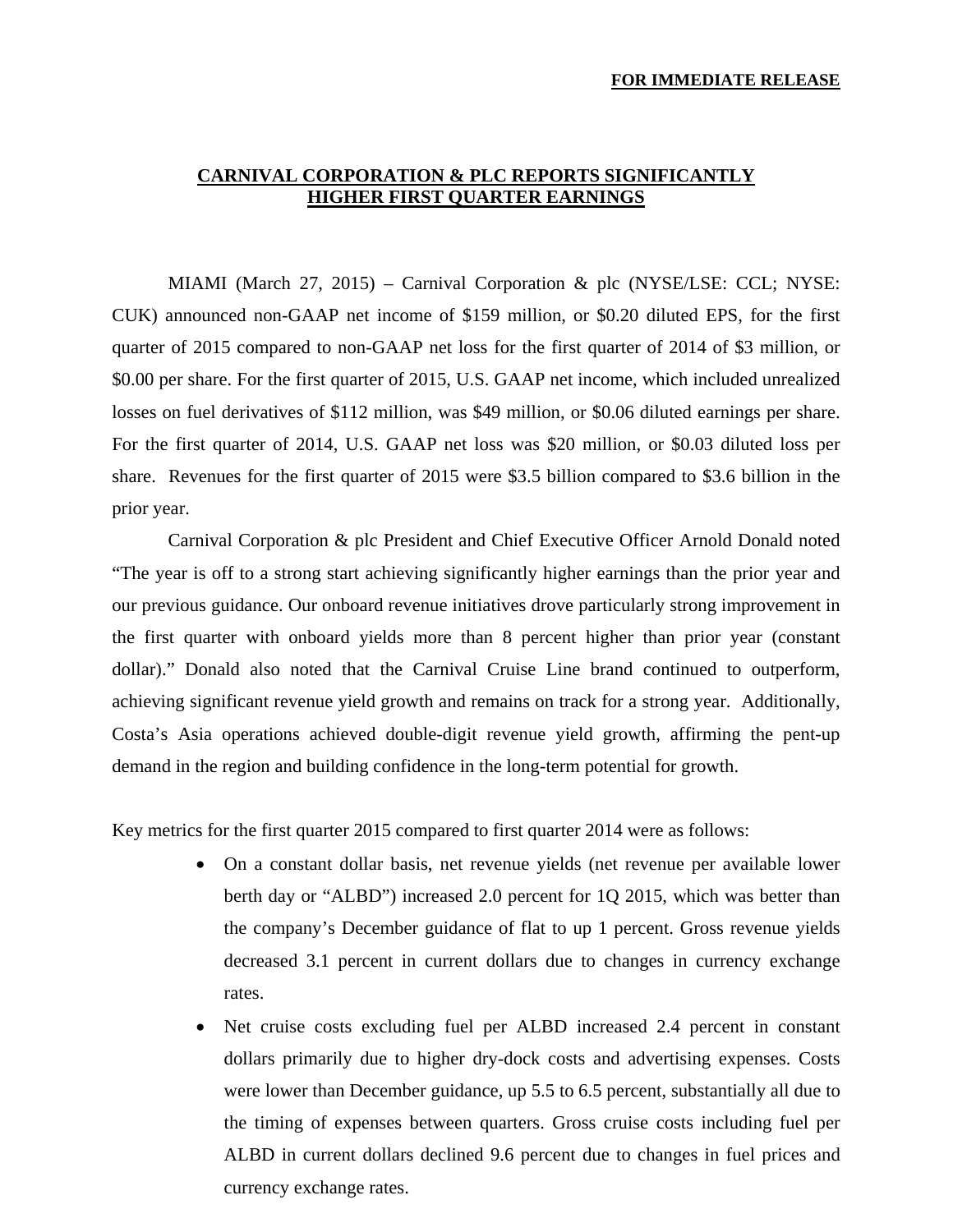- Fuel prices declined 38 percent to \$406 per metric ton for 1Q 2015 from \$654 per metric ton in 1Q 2014.
- Fuel consumption per ALBD decreased 3.7 percent in 1Q 2015 compared to the prior year.
- Changes in currency exchange rates reduced earnings by \$0.06 per share (constant currency).

## **2015 Outlook**

At this time, cumulative advance bookings for the remainder of 2015 are ahead of the prior year at higher prices. Since January, booking volumes for the remainder of the year are running in line with last year's historically high levels at higher prices.

Donald noted, "We are experiencing an ongoing improvement in underlying fundamentals based on our successful initiatives to drive demand. Our efforts to further elevate our guest experience are clearly resonating with consumers and, notably, improving the frequency and retention of our loyal guests." Donald added, "We are also seeing results from our ongoing public relations efforts and creative marketing campaign designed to attract new to cruise. Our multifaceted campaign built around the Super Bowl garnered 5 billion media impressions before the commercial aired and has exceeded 10 billion impressions to date." Donald also noted that the recent delivery of *Britannia*, the largest cruise ship built for Britain and christened by Her Majesty Queen Elizabeth II, drew international acclaim and showcased cruising on a global scale.

 Based on current booking strength, the company expects full year 2015 net revenue yields to increase 3 to 4 percent on a constant currency basis, which excludes translation and transactional currency impacts, compared to the prior year. This is one full point better than December guidance on a constant currency basis. On a constant dollar basis, which does not exclude the unfavorable transactional impact of currency, the company still expects yields to be approximately 2 percent higher than the prior year. The company expects net cruise costs excluding fuel per ALBD for full year 2015 to be up 2 to 3 percent compared to the prior year on a constant dollar basis, which is better than December guidance of up 3 percent, due primarily to the favorable transactional currency impact.

Since December, unfavorable changes in currency exchange rates (constant currency) have reduced full year 2015 earnings expectations by \$219 million, or \$0.28 per share. However, this impact has been significantly offset by the improvement in the company's operating performance, resulting in just a \$0.05 reduction to the midpoint of December guidance.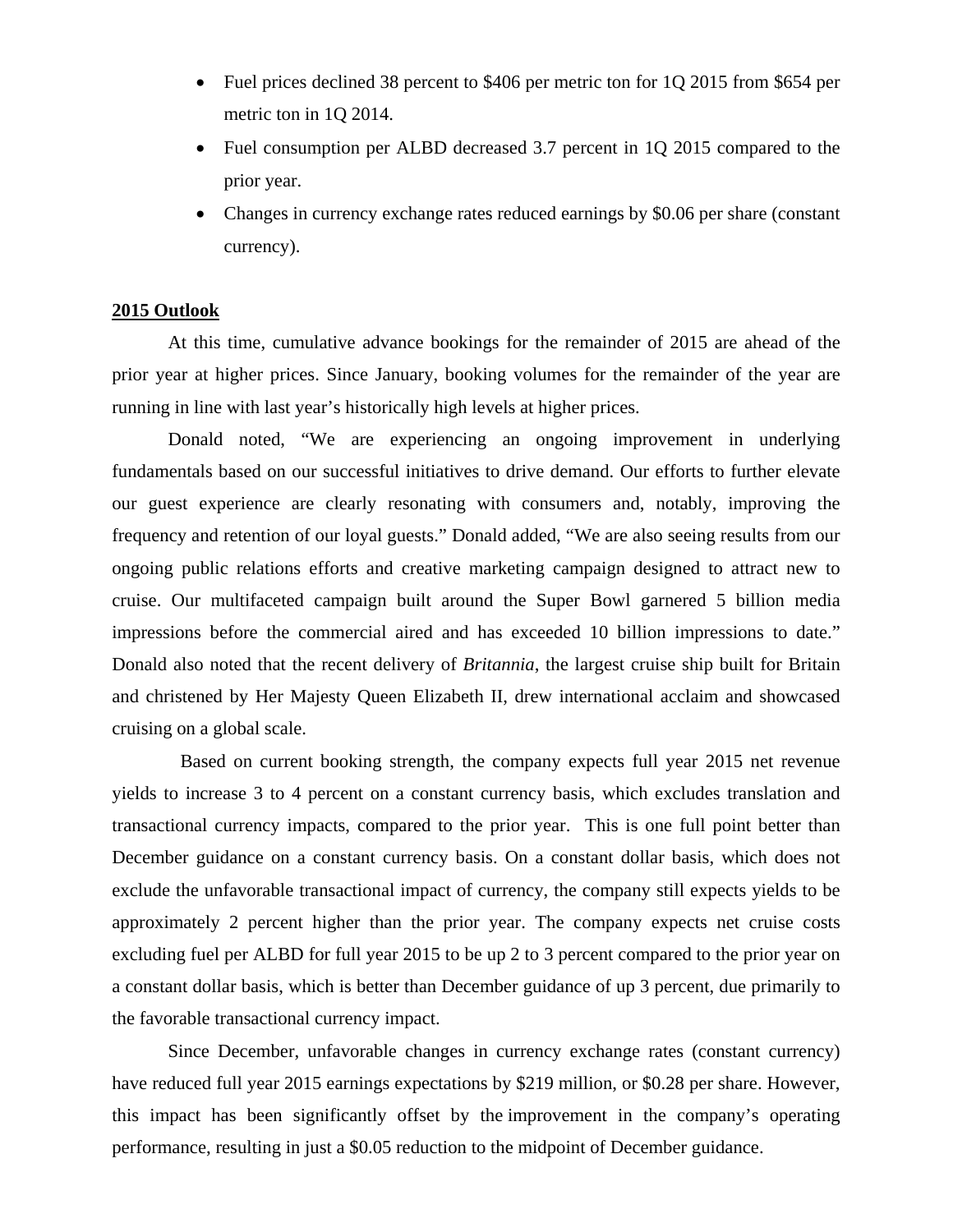Taking the above factors into consideration, the company forecasts full year 2015 non-GAAP diluted earnings per share to be in the range of \$2.30 to \$2.50, compared to 2014 non-GAAP diluted earnings of \$1.93 per share.

Looking forward, Donald stated, "Consistent with many global companies, the strengthening of the U.S. dollar has hampered our full year earnings expectations, masking the 3 to 4 percent (constant currency) yield increase our collective brands are expecting to achieve. Our successful initiatives to drive both ticket and onboard revenue yields have improved our financial performance and we remain on track toward our goal of achieving double-digit return on invested capital in the next three to four years."

### **Second Quarter 2015 Outlook**

Second quarter constant dollar net revenue yields are expected to increase 2 to 3 percent compared to the prior year. Net cruise costs excluding fuel per ALBD for the second quarter are expected to be up 6.5 to 7.5 percent on a constant dollar basis compared to the prior year. The increase is driven by higher annual dry-dock costs primarily all of which will be incurred in the second quarter. Changes in fuel prices net of fuel derivatives and currency exchange rates (constant currency) are expected to benefit second quarter earnings by \$74 million compared to the prior year, or \$0.09 per share.

Based on the above factors, the company expects non-GAAP diluted earnings for the second quarter 2015 to be in the range of \$0.11 to \$0.15 per share versus 2014 non-GAAP earnings of \$0.09 per share.

#### **Selected Key Forecast Metrics**

|                                             |                                    |                                              | <b>Full Year 2015</b>             | <b>Second Quarter 2015</b>                 |                                   |  |
|---------------------------------------------|------------------------------------|----------------------------------------------|-----------------------------------|--------------------------------------------|-----------------------------------|--|
|                                             | Year over year change:             | <b>Current</b><br><b>Dollars</b>             | <b>Constant</b><br><b>Dollars</b> | <b>Current</b><br><b>Dollars</b>           | <b>Constant</b><br><b>Dollars</b> |  |
| Net revenue yields                          | Net cruise costs excl. fuel / ALBD | $(3.5)$ to $(4.5)\%$<br>$(3.0)$ to $(4.0)\%$ | 1.5 to 2.5%<br>2.0 to 3.0%        | $(4.0)$ to $(5.0)$ %<br>$(0.5)$ to $0.5\%$ | 2.0 to 3.0%<br>6.5 to 7.5 %       |  |
|                                             | Fuel price per metric ton          |                                              | <b>Full Year 2015</b><br>\$406    | <b>Second Quarter 2015</b><br>\$402        |                                   |  |
| Fuel consumption (metric tons in thousands) |                                    |                                              | 3,190                             | 810                                        |                                   |  |
| Currency: Euro                              |                                    |                                              | \$1.10 to <del>€</del> 1          | \$1.08 to $\bigoplus$                      |                                   |  |
|                                             | Sterling                           |                                              | \$1.50 to £1                      | \$1.49 to $£1$                             |                                   |  |
|                                             | Australian dollar                  |                                              | \$0.78 to A\$1                    | \$0.77 to A\$1                             |                                   |  |
|                                             | Canadian dollar                    |                                              | \$0.80 to C\$1                    | \$0.79 to C\$1                             |                                   |  |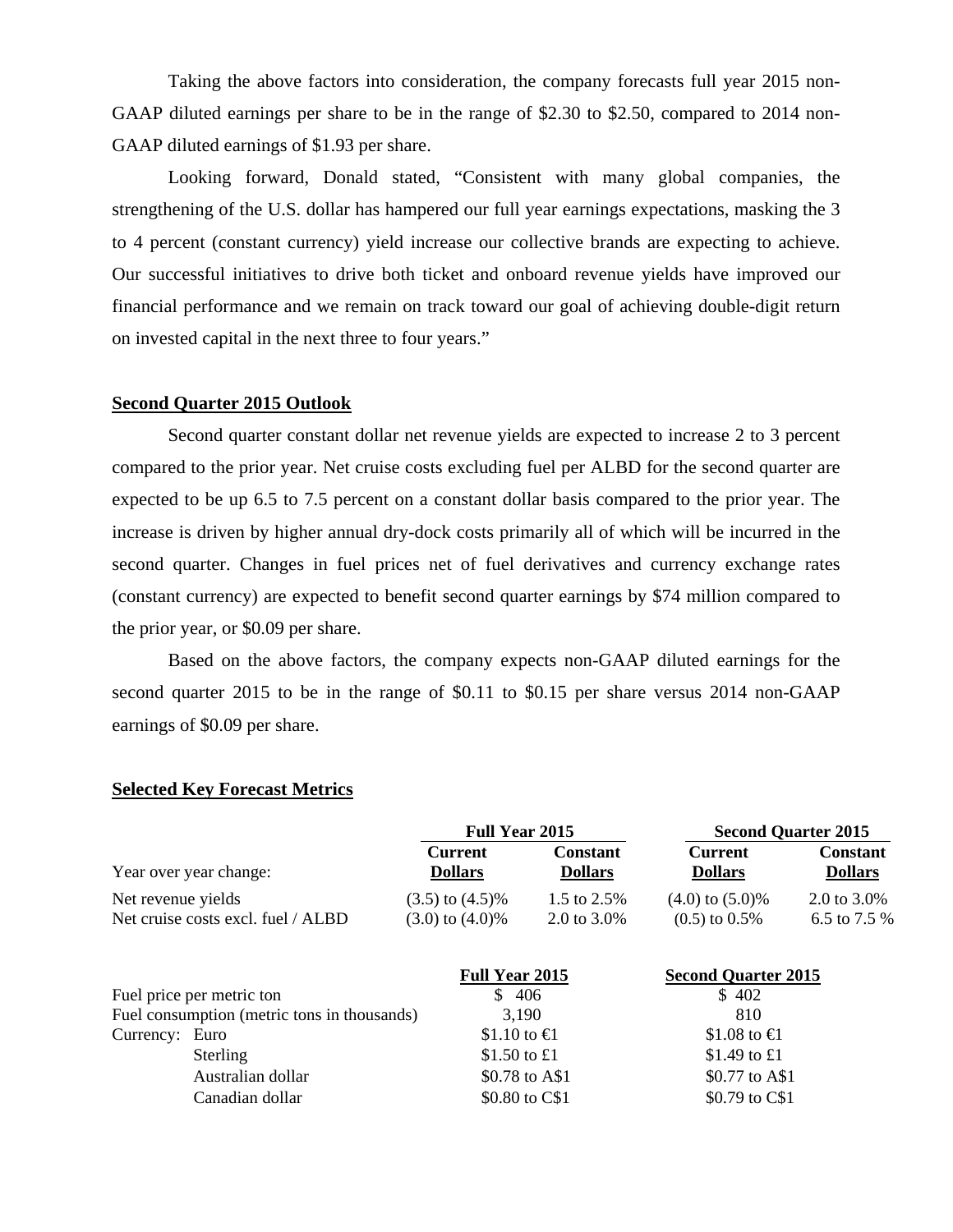### **Conference Call**

The company has scheduled a conference call with analysts at 10:00 a.m. EDT (2:00 p.m. GMT) today to discuss its 2015 first quarter results. This call can be listened to live, and additional information can be obtained, via Carnival Corporation & plc's Web site at www.carnivalcorp.com and www.carnivalplc.com.

Carnival Corporation  $\&$  plc is the largest cruise company in the world, with a portfolio of cruise brands in North America, Europe, Australia and Asia, comprised of Carnival Cruise Line, Holland America Line, Princess Cruises, Seabourn, AIDA Cruises, Costa Cruises, Cunard, P&O Cruises (Australia) and P&O Cruises (UK).

Together, these brands operate 101 ships totaling 216,000 lower berths with nine new ships scheduled to be delivered between 2015 and 2018. Carnival Corporation & plc also operates Holland America Princess Alaska Tours, the leading tour companies in Alaska and the Canadian Yukon. Traded on both the New York and London Stock Exchanges, Carnival Corporation & plc is the only group in the world to be included in both the S&P 500 and the FTSE 100 indices. Additional information can be found on www.carnival.com, www.hollandamerica.com, www.princess.com, www.seabourn.com, www.aida.de, www.costacruise.com, www.cunard.com, www.pocruises.com.au, and www.pocruises.com.

Roger Frizzell Beth Roberts 1 305 406 7862 1 305 406 4832

**MEDIA CONTACT MEDIA CONTACT DESCRIPTIONS CONTACT**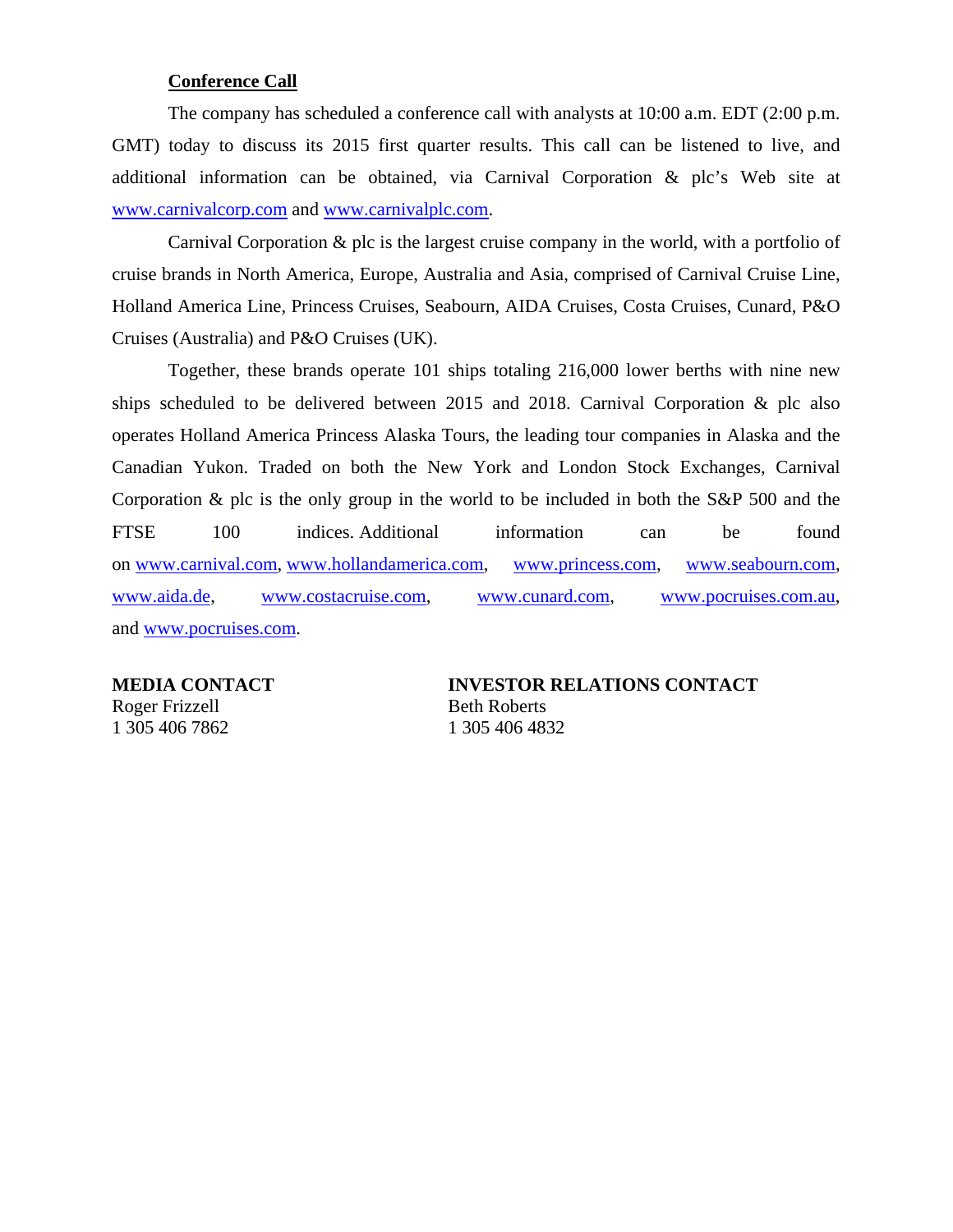#### **Cautionary Note Concerning Factors That May Affect Future Results**

Carnival Corporation and Carnival plc and their respective subsidiaries are referred to collectively in this release as "Carnival Corporation & plc," "our," "us" and "we." Some of the statements, estimates or projections contained in this release are "forwardlooking statements" that involve risks, uncertainties and assumptions with respect to us, including some statements concerning future results, outlooks, plans, goals and other events which have not yet occurred. These statements are intended to qualify for the safe harbors from liability provided by Section 27A of the Securities Act of 1933 and Section 21E of the Securities Exchange Act of 1934. All statements other than statements of historical facts are statements that could be deemed forward-looking. These statements are based on current expectations, estimates, forecasts and projections about our business and the industry in which we operate and the beliefs and assumptions of our management. We have tried, whenever possible, to identify these statements by using words like "will," "may," "could," "should," "would," "believe," "depends," "expect," "goal," "anticipate," "forecast," "project," "future," "intend," "plan," "estimate," "target," "indicate" and similar expressions of future intent or the negative of such terms.

Forward-looking statements include those statements that may impact, among other things, the forecasting of our non-GAAP earnings per share; net revenue yields; booking levels; pricing; occupancy; operating, financing and tax costs, including fuel expenses; net cruise costs per available lower berth day; estimates of ship depreciable lives and residual values; liquidity; goodwill, ship and trademark fair values and outlook. Because forward-looking statements involve risks and uncertainties, there are many factors that could cause our actual results, performance or achievements to differ materially from those expressed or implied in this release. This note contains important cautionary statements of the known factors that we consider could materially affect the accuracy of our forward-looking statements and adversely affect our business, results of operations and financial position. It is not possible to predict or identify all such risks. There may be additional risks that we consider immaterial or which are unknown. These factors include, but are not limited to, the following:

- general economic and business conditions;
- increases in fuel prices;
- incidents, the spread of contagious diseases and threats thereof, adverse weather conditions or other natural disasters and other incidents affecting the health, safety, security and satisfaction of guests and crew;
- the international political climate, armed conflicts, terrorist and pirate attacks, vessel seizures, and threats thereof, and other world events affecting the safety and security of travel;
- negative publicity concerning the cruise industry in general or us in particular, including any adverse environmental impacts of cruising;
- geographic regions in which we try to expand our business may be slow to develop and ultimately not develop how we expect;
- economic, market and political factors that are beyond our control, which could increase our operating, financing and other costs;
- changes in and compliance with laws and regulations relating to the protection of persons with disabilities, employment, environment, health, safety, security, tax and other regulations under which we operate;
- our inability to implement our shipbuilding programs and ship repairs, maintenance and refurbishments on terms that are favorable or consistent with our expectations;
- increases to our repairs and maintenance expenses and refurbishment costs as our fleet ages;
- lack of continuing availability of attractive, convenient and safe port destinations on terms that are favorable or consistent with our expectations;
- continuing financial viability of our travel agent distribution system, air service providers and other key vendors in our supply chain and reductions in the availability of, and increases in the prices for, the services and products provided by these vendors;
- disruptions and other damages to our information technology and other networks and operations, and breaches in data security;
- failure to keep pace with developments in technology;
- competition from and overcapacity in the cruise ship and land-based vacation industry;
- loss of key personnel or our ability to recruit or retain qualified personnel;
- union disputes and other employee relationship issues;
- disruptions in the global financial markets or other events that may negatively affect the ability of our counterparties and others to perform their obligations to us;
- the continued strength of our cruise brands and our ability to implement our strategies;
- additional risks to our international operations not generally applicable to our U.S. operations;
- our decisions to self-insure against various risks or our inability to obtain insurance for certain risks at reasonable rates;
- litigation, enforcement actions, fines or penalties;
- fluctuations in foreign currency exchange rates;
- whether our future operating cash flow will be sufficient to fund future obligations and whether we will be able to obtain financing, if necessary, in sufficient amounts and on terms that are favorable or consistent with our expectations;
- risks associated with our dual listed company arrangement;
- uncertainties of a foreign legal system as Carnival Corporation and Carnival plc are not U.S. corporations and
- the ability of a small group of shareholders to effectively control the outcome of shareholder voting.

Forward-looking statements should not be relied upon as a prediction of actual results. Subject to any continuing obligations under applicable law or any relevant stock exchange rules, we expressly disclaim any obligation to disseminate, after the date of this release, any updates or revisions to any such forward-looking statements to reflect any change in expectations or events, conditions or circumstances on which any such statements are based.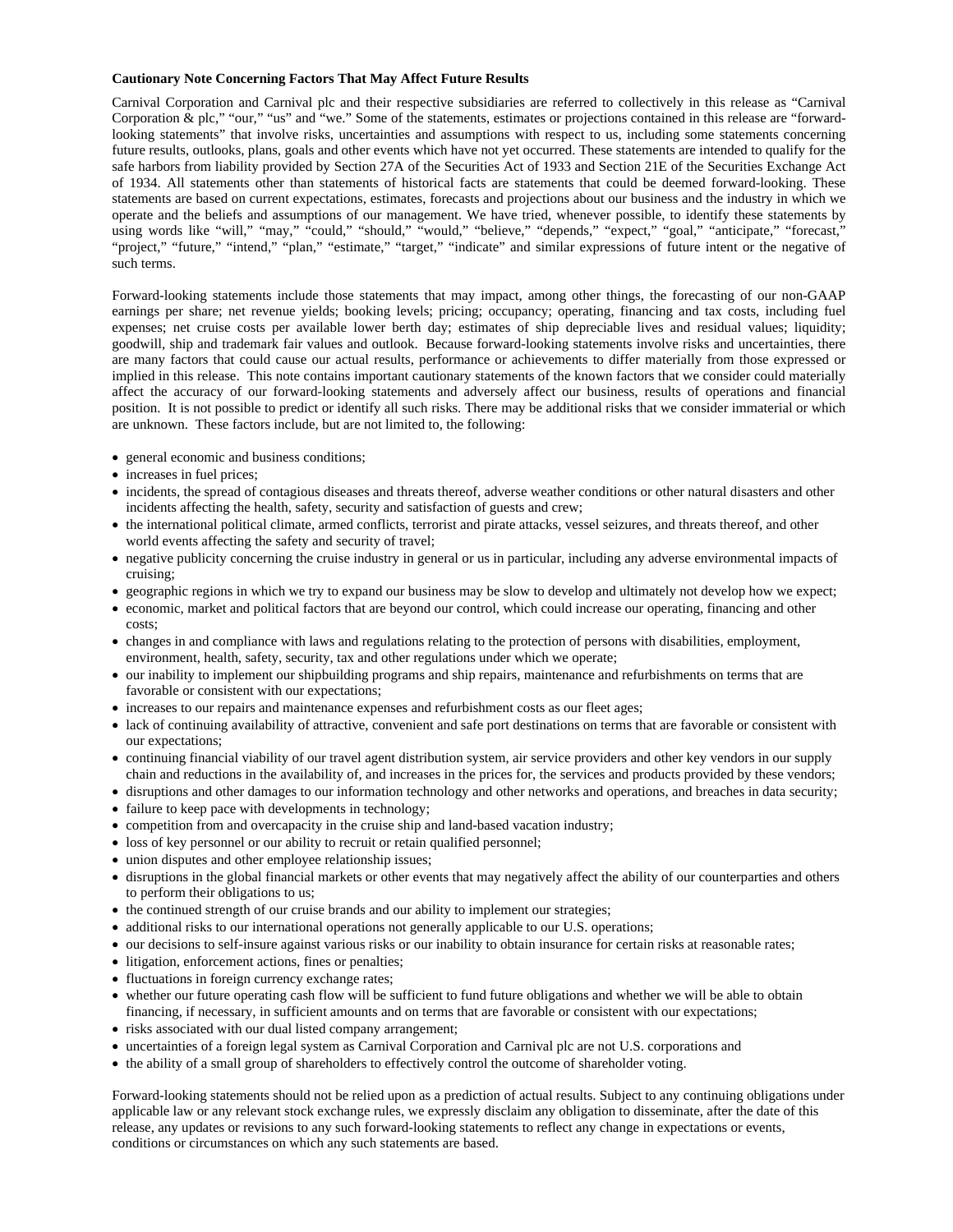#### **CARNIVAL CORPORATION & PLC CONSOLIDATED STATEMENTS OF OPERATIONS (UNAUDITED)**

(in millions, except per share data)

|                                                      | <b>Three Months Ended</b><br>February 28, |              |
|------------------------------------------------------|-------------------------------------------|--------------|
|                                                      | 2015                                      | <u>2014</u>  |
| <b>Revenues</b>                                      |                                           |              |
| Cruise                                               |                                           |              |
| Passenger tickets                                    | \$<br>2,632                               | \$<br>2,727  |
| Onboard and other                                    | 889                                       | 850          |
| Tour and other                                       | 10<br>3,531                               | 8<br>3,585   |
|                                                      |                                           |              |
| <b>Operating Costs and Expenses</b>                  |                                           |              |
| Cruise                                               |                                           |              |
| Commissions, transportation and other                | 586                                       | 620          |
| Onboard and other                                    | 111                                       | 114          |
| Payroll and related                                  | 467                                       | 481          |
| Fuel                                                 | 318                                       | 523          |
| Food                                                 | 239                                       | 245          |
| Other ship operating                                 | 598                                       | 594(a)       |
| Tour and other                                       | 16                                        | <u>15</u>    |
|                                                      | 2,335                                     | 2,592        |
| Selling and administrative                           | 529                                       | 521          |
| Depreciation and amortization                        | 401                                       | 405(a)       |
|                                                      | 3,265                                     | 3,518        |
| <b>Operating Income</b>                              | 266                                       | 67           |
| <b>Nonoperating (Expense) Income</b>                 |                                           |              |
| Interest income                                      | 2                                         | 2            |
| Interest expense, net of capitalized interest        | (57)                                      | (72)         |
| Losses on fuel derivatives, net (b)                  | (169)                                     | (16)         |
| Other income, net                                    | 10                                        |              |
|                                                      | (214)                                     | (86)         |
| <b>Income (Loss) Before Income Taxes</b>             | 52                                        | (19)         |
| <b>Income Tax Expense, Net</b>                       | (3)                                       | (1)          |
| <b>Net Income (Loss)</b>                             | 49                                        | (20)         |
| <b>Earnings (Loss) Per Share</b>                     |                                           |              |
| <b>Basic</b>                                         | 0.06                                      | (0.03)       |
| Diluted                                              | 0.06                                      | \$<br>(0.03) |
| Non-GAAP Earnings Per Share-Diluted (c)              | 0.20<br>\$                                | 0.00         |
| <b>Dividends Declared Per Share</b>                  | 0.25                                      | 0.25         |
| <b>Weighted-Average Shares Outstanding - Basic</b>   | 777                                       | 776          |
| <b>Weighted-Average Shares Outstanding - Diluted</b> | 779                                       | 776          |

(a) In the first quarter of 2015, we revised and corrected the accounting for one of our brands' marine and technical spare parts in order to consistently expense them fleetwide. Had we not revised, this accounting may have resulted in material inconsistencies to our financial statements in the future. Accordingly, we will revise all other previously reported results in future filings. This revision increased our 2014 other ship operating and depreciation expenses by \$4 million and \$1 million, respectively.

(b) During the three months ended February 28, 2015 and 2014, our losses on fuel derivatives, net include net unrealized losses of \$(112) million and \$(17) million and realized (losses) gains of \$(57) million and \$1 million, respectively.

(c) See the U.S. GAAP net income (loss) to non-GAAP net income (loss) reconciliations in the Non-GAAP Financial Measures included herein.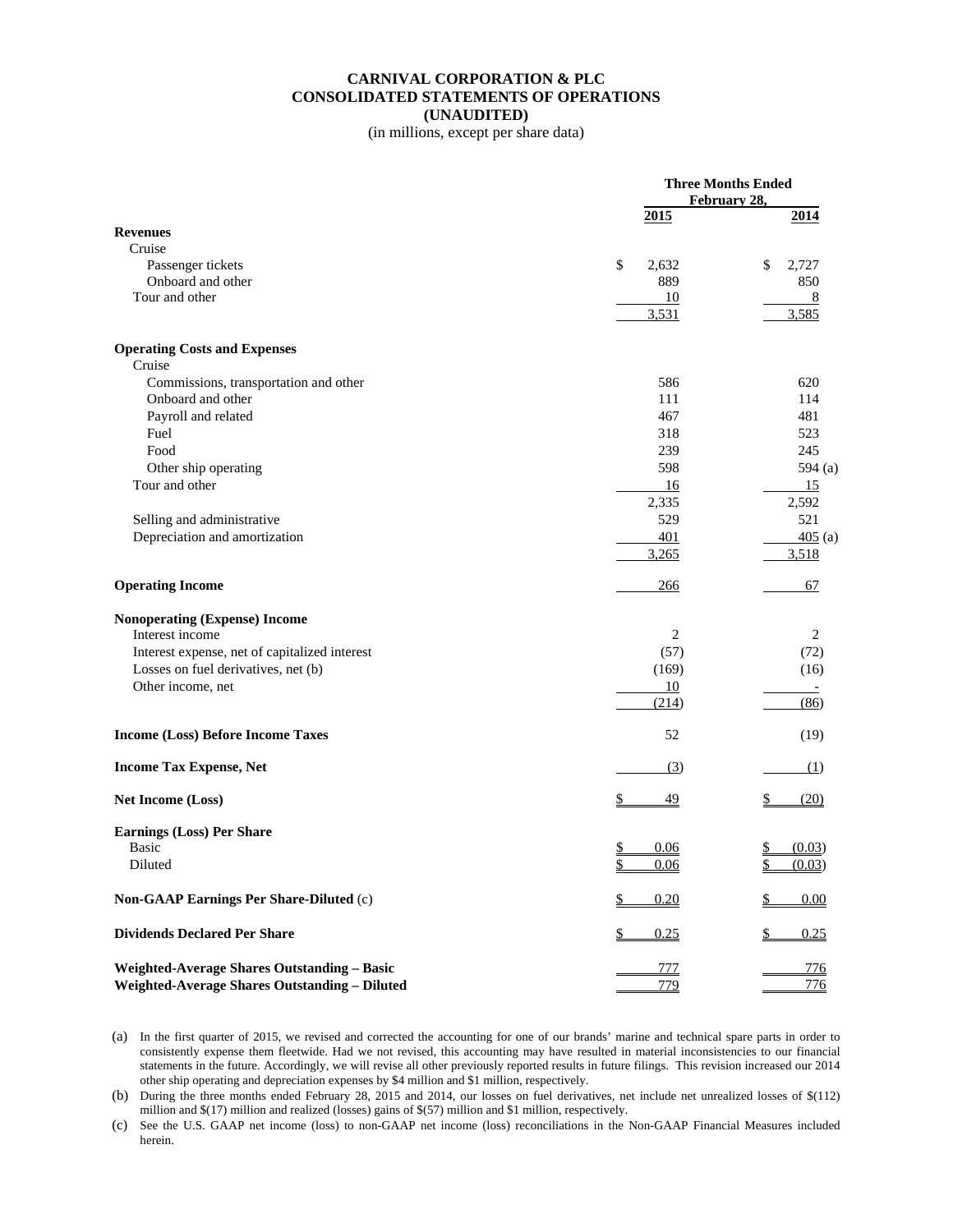### **CARNIVAL CORPORATION & PLC CONSOLIDATED BALANCE SHEETS (UNAUDITED)**

(in millions, except par values)

|                                                                       | February 28, | November 30,            |
|-----------------------------------------------------------------------|--------------|-------------------------|
|                                                                       | 2015         | 2014                    |
| <b>ASSETS</b>                                                         |              |                         |
| <b>Current Assets</b>                                                 |              |                         |
| Cash and cash equivalents                                             | \$<br>280    | \$<br>331               |
| Trade and other receivables, net                                      | 329          | 332                     |
| Insurance recoverables<br>Inventories                                 | 163<br>332   | 154<br>349(a)           |
| Prepaid expenses and other                                            | 322          | 322                     |
| Total current assets                                                  | 1,426        | 1,488                   |
|                                                                       |              |                         |
| <b>Property and Equipment, Net</b>                                    | 32,294       | $32,819$ (a)            |
| Goodwill                                                              | 3,055        | 3,127                   |
| <b>Other Intangibles</b>                                              | 1,252        | 1,270                   |
| <b>Other Assets</b>                                                   | 687          | 744(a)                  |
|                                                                       | \$<br>38,714 | 39,448<br>$\frac{1}{2}$ |
| <b>LIABILITIES AND SHAREHOLDERS' EQUITY</b>                           |              |                         |
| <b>Current Liabilities</b>                                            |              |                         |
| Short-term borrowings                                                 | \$<br>874    | \$<br>666               |
| Current portion of long-term debt                                     | 1,321        | 1,059                   |
| Accounts payable                                                      | 594          | 626                     |
| Claims reserve                                                        | 278          | 262                     |
| Accrued liabilities and other                                         | 1,198        | 1,276                   |
| Customer deposits                                                     | 3,147        | 3,032                   |
| Total current liabilities                                             | 7,412        | 6,921                   |
| <b>Long-Term Debt</b>                                                 | 6,944        | 7,363                   |
| <b>Other Long-Term Liabilities</b>                                    | 1,008        | 960                     |
| <b>Shareholders' Equity</b>                                           |              |                         |
| Common stock of Carnival Corporation, \$0.01 par value; 1,960 shares  |              |                         |
| authorized; 653 shares at 2015 and 652 shares at 2014 issued          | 7            | 7                       |
| Ordinary shares of Carnival plc, \$1.66 par value; 216 shares at 2015 |              |                         |
| and 2014 issued                                                       | 358          | 358                     |
| Additional paid-in capital                                            | 8,398        | 8,384                   |
| Retained earnings                                                     | 19,013       | $19,158$ (a)            |
| Accumulated other comprehensive loss                                  | (1, 339)     | (616)                   |
| Treasury stock, 59 shares at 2015 and 2014 of Carnival Corporation    |              |                         |
| and 32 shares at 2015 and 2014 of Carnival plc, at cost               | (3,087)      | (3,087)                 |
| Total shareholders' equity                                            | 23,350       | 24,204                  |
|                                                                       | 38,714       | 39,448                  |

(a) Inventories and other assets were reduced by \$15 million and \$115 million, respectively, and property and equipment was increased by \$46 million as a result of the previously noted revision. As of November 30, 2014, the cumulative impact of this revision was an \$84 million (or (\$0.11) diluted earnings per share) reduction in retained earnings, which was primarily incurred from 2010 through 2014.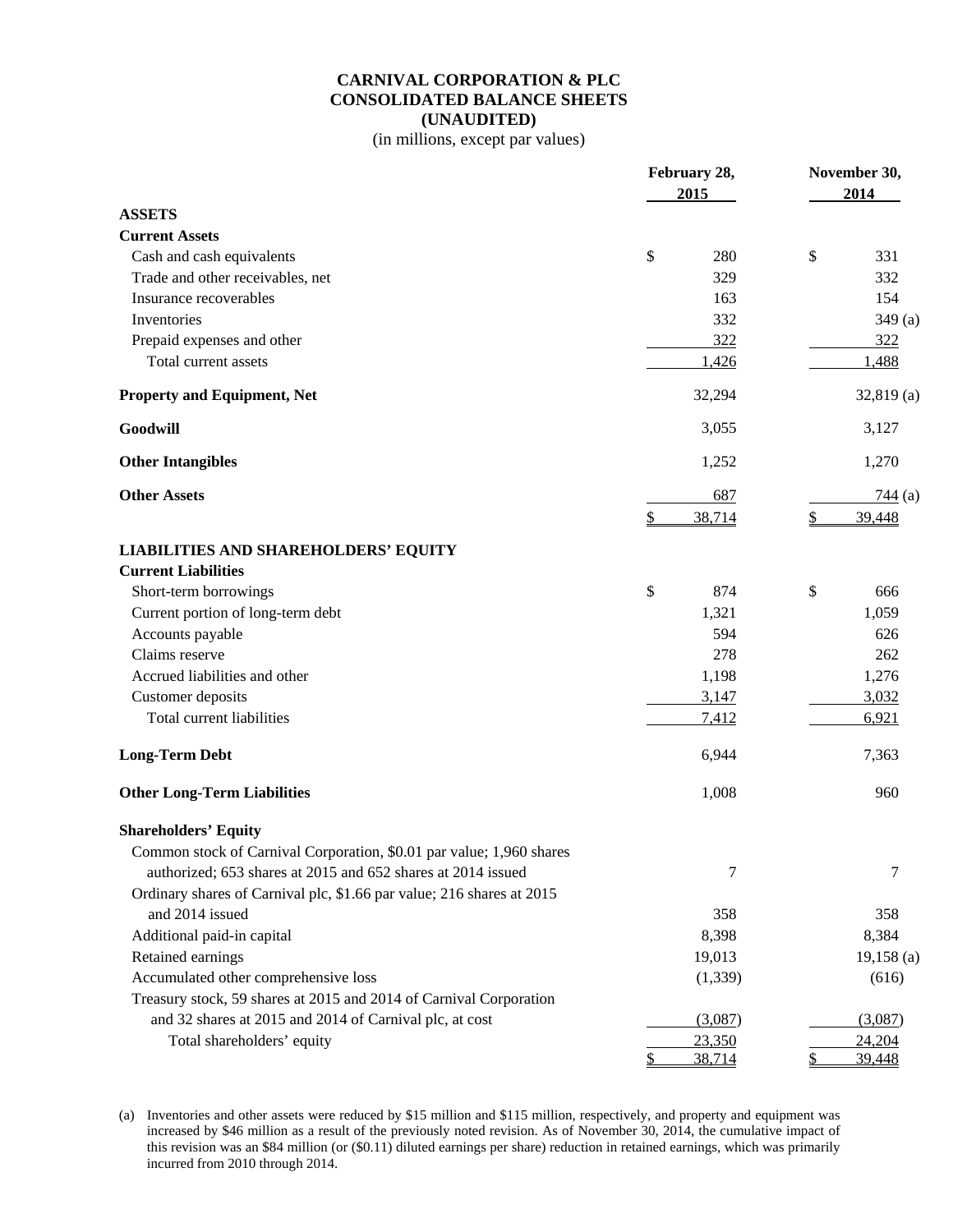#### **CARNIVAL CORPORATION & PLC OTHER INFORMATION**

|                                                | <b>Three Months Ended</b><br>February 28, |             |
|------------------------------------------------|-------------------------------------------|-------------|
|                                                | <u>2015</u>                               | <u>2014</u> |
| <b>STATISTICAL INFORMATION</b>                 |                                           |             |
| ALBDs (in thousands) $(a)$                     | 18,584                                    | 18,286      |
| Occupancy percentage (b)                       | 103.1%                                    | 102.9%      |
| Passengers carried (in thousands)              | 2,463                                     | 2,408       |
| Fuel consumption in metric tons (in thousands) | 783                                       | 800         |
| Fuel consumption in metric tons per ALBD       | 0.042                                     | 0.044       |
| Fuel cost per metric ton consumed              | \$<br>406                                 | \$<br>654   |
| Currencies                                     |                                           |             |
| U.S. dollar to $\bigoplus$                     | \$.<br>1.17                               | S<br>1.37   |
| U.S. dollar to $\pounds 1$                     | 1.53<br>S.                                | \$<br>1.65  |
| U.S. dollar to Australian dollar               | 0.81<br>S                                 | S<br>0.89   |
| U.S. dollar to Canadian dollar                 | \$<br>0.82                                | \$<br>0.91  |
| <b>CASH FLOW INFORMATION</b>                   |                                           |             |
| Cash from operations                           | 771<br>\$                                 | \$<br>477   |
| Capital expenditures                           | \$<br>942                                 | \$<br>353   |
| Dividends paid                                 | \$<br>194                                 | \$<br>194   |

(a) ALBD is a standard measure of passenger capacity for the period, which we use to approximate rate and capacity variances, based on consistently applied formulas, that we use to perform analyses to determine the main non-capacity driven factors that cause our cruise revenues and expenses to vary. ALBDs assume that each cabin we offer for sale accommodates two passengers and is computed by multiplying passenger capacity by revenue-producing ship operating days in the period.

(b) In accordance with cruise industry practice, occupancy is calculated using a denominator of ALBDs, which assumes two passengers per cabin even though some cabins can accommodate three or more passengers. Percentages in excess of 100% indicate that on average more than two passengers occupied some cabins.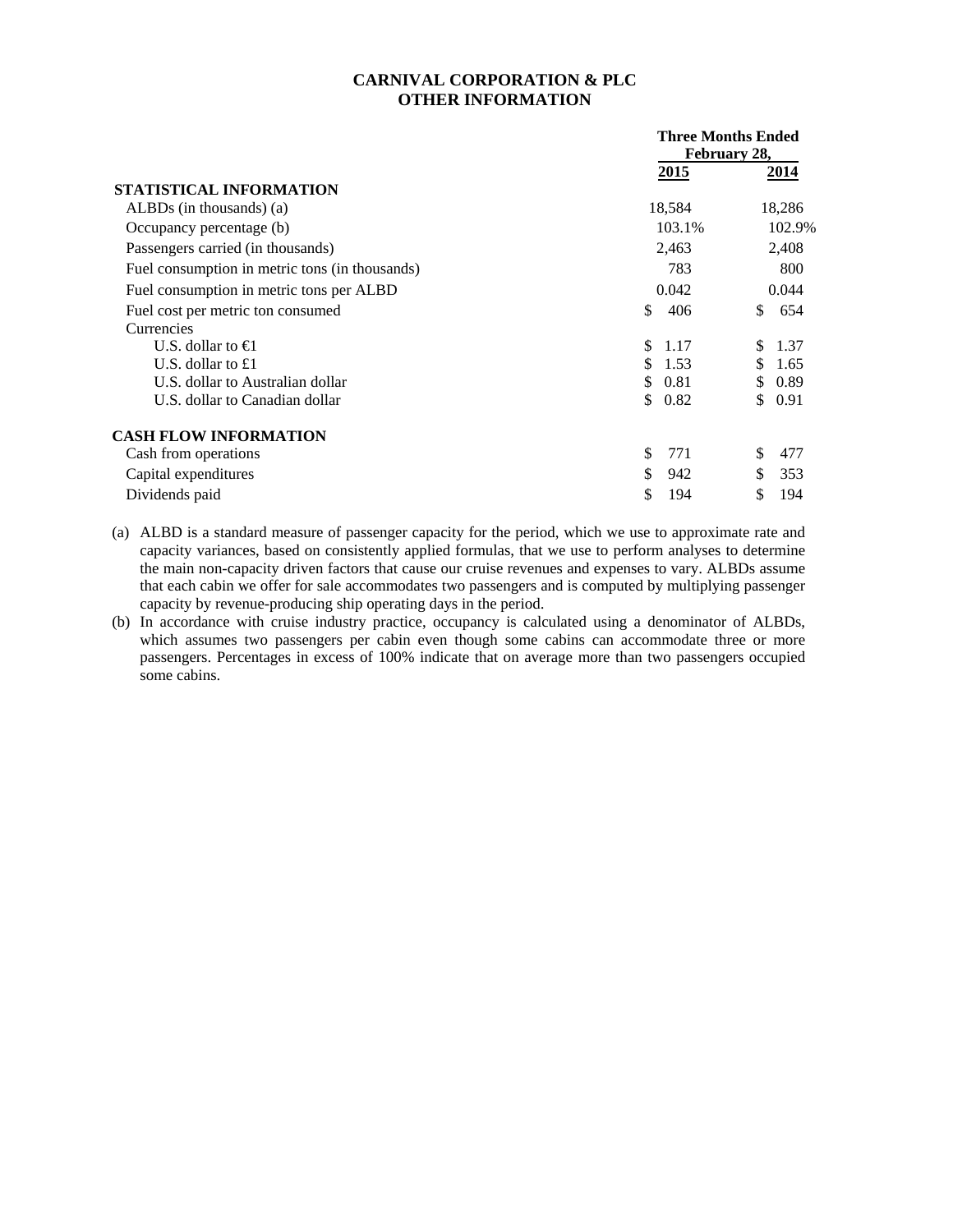### **CARNIVAL CORPORATION & PLC NON-GAAP FINANCIAL MEASURES**

Consolidated gross and net revenue yields were computed by dividing the gross and net cruise revenues by ALBDs as follows (dollars in millions, except yields) (a) (b):

|                                       |              | Three Months Ended February 28,<br>2015 |              |
|---------------------------------------|--------------|-----------------------------------------|--------------|
|                                       |              | Constant                                |              |
|                                       | 2015         | <b>Dollar</b>                           | 2014         |
| Passenger ticket revenues             | \$<br>2,632  | \$<br>2,774                             | \$<br>2,727  |
| Onboard and other revenues            | 889          | 922                                     | 850          |
| <b>Gross cruise revenues</b>          | 3,521        | 3,696                                   | 3,577        |
| Less cruise costs                     |              |                                         |              |
| Commissions, transportation and other | (586)        | (632)                                   | (620)        |
| Onboard and other                     | (111)        | (116)                                   | (114)        |
|                                       | (697)        | (748)                                   | (734)        |
| Net passenger ticket revenues         | 2,046        | 2,142                                   | 2,107        |
| Net onboard and other revenues        | 778          | 806                                     | 736          |
| Net cruise revenues                   | 2,824        | 2,948                                   | 2,843        |
|                                       |              |                                         |              |
| <b>ALBDs</b>                          | 18.583.880   | 18.583.880                              | 18.286.305   |
| Gross revenue yields                  | \$<br>189.46 | \$<br>198.87                            | \$<br>195.61 |
| % (decrease) increase vs. 2014        | $(3.1)\%$    | 1.7%                                    |              |
|                                       |              |                                         |              |
| Net revenue yields                    | \$<br>151.98 | \$<br>158.64                            | \$<br>155.48 |
| % (decrease) increase vs. 2014        | $(2.3)\%$    | 2.0%                                    |              |
| Net passenger ticket revenue yields   | \$<br>110.09 | \$<br>115.24                            | \$<br>115.18 |
| % (decrease) increase vs. 2014        | (4.4)%       | 0.1%                                    |              |
| Net onboard and other revenue yields  | \$<br>41.88  | \$<br>43.40                             | \$<br>40.31  |
| % increase vs. 2014                   | 3.9%         | 7.7%                                    |              |

Consolidated gross and net cruise costs and net cruise costs excluding fuel per ALBD were computed by dividing the gross and net cruise costs and net cruise costs excluding fuel by ALBDs as follows (dollars in millions, except costs per ALBD) (a) (b):

|                                                                            |                            | Three Months Ended February 28,          |              |
|----------------------------------------------------------------------------|----------------------------|------------------------------------------|--------------|
|                                                                            | 2015                       | 2015<br><b>Constant</b><br><b>Dollar</b> | 2014         |
| Cruise operating expenses                                                  | \$<br>2,319                | \$<br>2,429                              | \$<br>2,577  |
| Cruise selling and administrative expenses                                 | 527                        | 550                                      | 519          |
| <b>Gross cruise costs</b>                                                  | 2,846                      | 2,979                                    | 3,096        |
| Less cruise costs included above                                           |                            |                                          |              |
| Commissions, transportation and other                                      | (586)                      | (632)                                    | (620)        |
| Onboard and other                                                          | (111)                      | (116)                                    | (114)        |
| Gain on ship sale                                                          |                            |                                          |              |
| Net cruise costs                                                           | 2,151                      | 2,233                                    | 2,362        |
| Less fuel                                                                  | (318)                      | (318)                                    | (523)        |
| Net cruise costs excluding fuel                                            | 1,833                      | 1,915                                    | 1,839        |
| <b>ALBDs</b>                                                               | 18,583,880                 | 18,583,880                               | 18,286,305   |
| Gross cruise costs per ALBD                                                | \$<br>153.15               | \$<br>160.29                             | \$<br>169.34 |
| % decrease vs. 2014                                                        | $(9.6)\%$                  | (5.3)%                                   |              |
| Net cruise costs per ALBD<br>% decrease vs. 2014                           | \$<br>115.76<br>$(10.4)\%$ | \$<br>120.15<br>(7.0)%                   | \$<br>129.22 |
| Net cruise costs excluding fuel per ALBD<br>% (decrease) increase vs. 2014 | \$<br>98.66<br>(1.9)%      | \$<br>103.05<br>2.4%                     | \$<br>100.61 |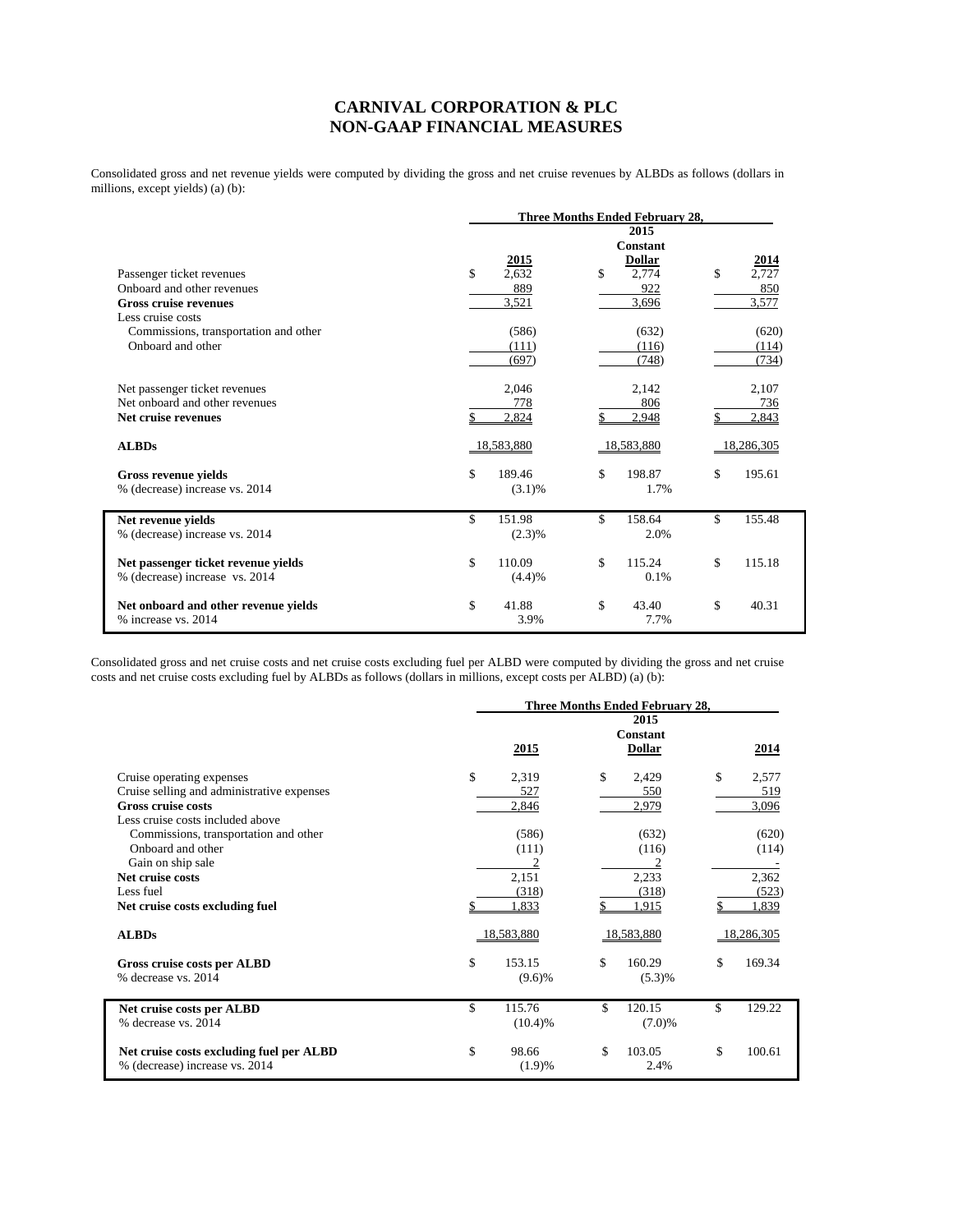#### **CARNIVAL CORPORATION & PLC NON-GAAP FINANCIAL MEASURES (CONTINUED)**

Non-GAAP diluted earnings per share was computed as follows (in millions, except per share data) (a) (b):

|                                                | <b>Three Months Ended</b><br>February 28, |              |  |
|------------------------------------------------|-------------------------------------------|--------------|--|
|                                                | 2015                                      | 2014         |  |
| Net income (loss) – diluted                    |                                           |              |  |
| <b>U.S. GAAP net income (loss)</b>             | \$<br>49                                  | \$<br>(20)   |  |
| Gain on ship sale (c)                          | (2)                                       |              |  |
| Unrealized losses on fuel derivatives, net (d) | 112                                       |              |  |
| Non-GAAP net income (loss)                     | - 159                                     |              |  |
| Weighted-average shares outstanding – diluted  | 779                                       | 776          |  |
| Earnings (loss) per share – diluted            |                                           |              |  |
| U.S. GAAP earnings (loss) per share            | \$0.06                                    | \$<br>(0.03) |  |
| Gain on ship sale (c)                          |                                           |              |  |
| Unrealized losses on fuel derivatives, net (d) | 0.14                                      | 0.02         |  |
| Non-GAAP earnings per share                    | \$ 0.20                                   | 0.00         |  |

#### *Notes to Non-GAAP Financial Measures*

(a) We use net cruise revenues per ALBD ("net revenue yields"), net cruise costs per ALBD and net cruise costs excluding fuel per ALBD as significant non-GAAP financial measures of our cruise segments' financial performance. These measures enable us to separate the impact of predictable capacity changes from the more unpredictable rate changes that affect our business; gains and losses on ship sales and ship impairments, net; and restructuring expenses that are not part of our core operating business. We believe these non-GAAP measures provide useful information to investors and expanded insight to measure our revenue and cost performance as a supplement to our U.S. generally accepted accounting principles ("U.S. GAAP") consolidated financial statements.

Net revenue yields are commonly used in the cruise industry to measure a company's cruise segment revenue performance and for revenue management purposes. We use "net cruise revenues" rather than "gross cruise revenues" to calculate net revenue yields. We believe that net cruise revenues is a more meaningful measure in determining revenue yield than gross cruise revenues because it reflects the cruise revenues earned net of our most significant variable costs, which are travel agent commissions, cost of air and other transportation, certain other costs that are directly associated with onboard and other revenues and credit and debit card fees. Substantially all of our remaining cruise costs are largely fixed, except for the impact of changing prices and food expenses, once our ship capacity levels have been determined.

Net passenger ticket revenues reflect gross passenger ticket revenues, net of commissions, transportation and other costs. Net onboard and other revenues reflect gross onboard and other revenues, net of onboard and other cruise costs. Net passenger ticket revenue yields and net onboard and other revenue yields are computed by dividing net passenger ticket revenues and net onboard and other revenues by ALBDs.

Net cruise costs per ALBD and net cruise costs excluding fuel per ALBD are the most significant measures we use to monitor our ability to control our cruise segments' costs rather than gross cruise costs per ALBD. We exclude the same variable costs that are included in the calculation of net cruise revenues to calculate net cruise costs with and without fuel to avoid duplicating these variable costs in our non-GAAP financial measures. In addition, we exclude gains and losses on ship sales and ship impairments, net and restructuring expenses from our calculation of net cruise costs with and without fuel as they are not considered part of our core operating business.

As a result of our revision of 2014 cruise ship operating expenses, our previously reported gross and net cruise costs per ALBD and net cruise costs excluding fuel per ALBD changed from \$169.11, \$128.98 and \$100.38 to \$169.34, \$129.22 and \$100.61, respectively. In addition, our previously reported U.S. GAAP net loss changed from \$(15) million to \$(20) million. Furthermore, our previously reported non-GAAP net income (loss) for 2014 changed from \$2 million to \$(3) million.